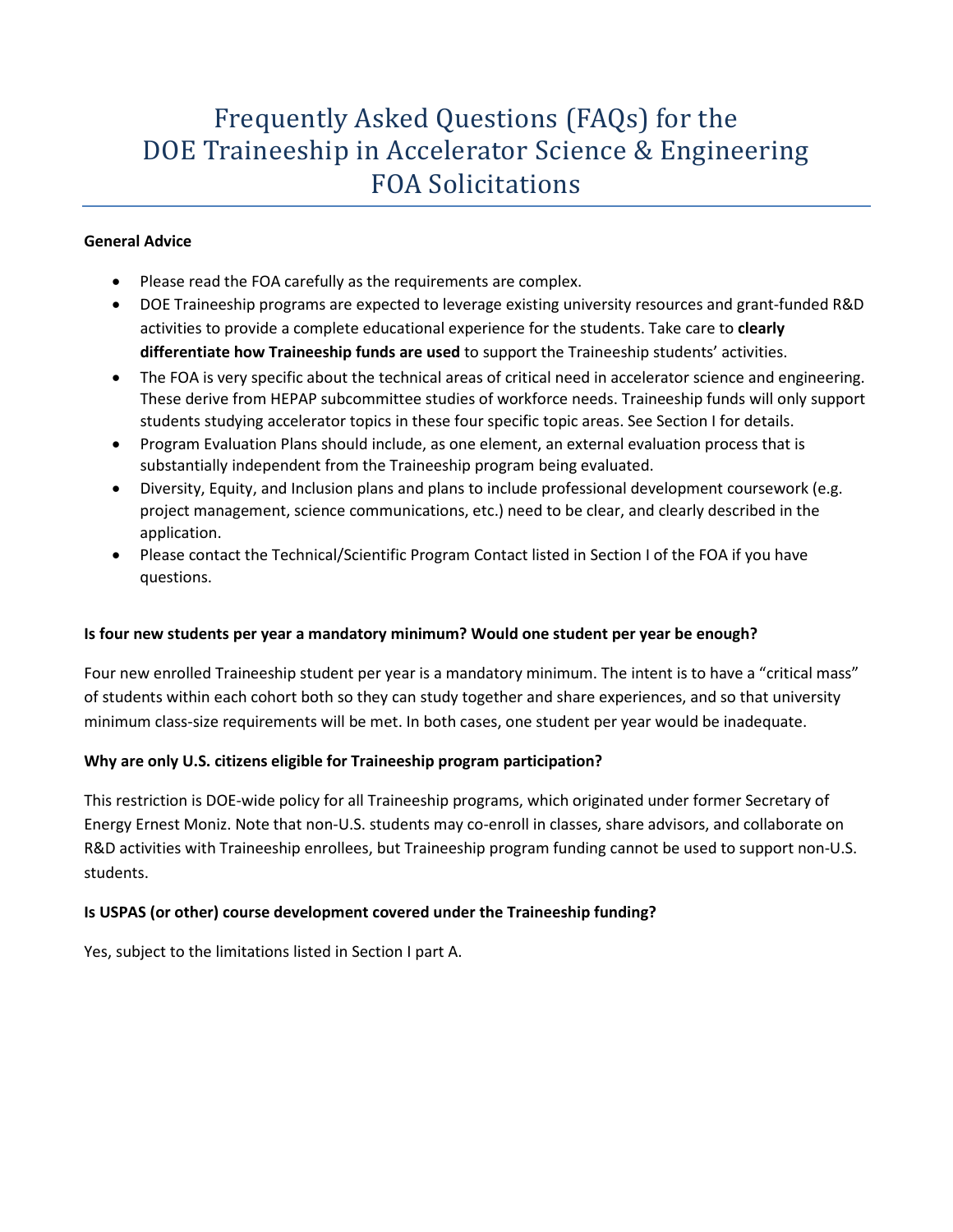# **Can organizations other than a DOE National Laboratory qualify as a provider of a DOE-focused element of Trainee's experience?**

Yes. Private sector organizations sponsored by DOE and other non-DOE organizations capable of addressing a specific DOE workforce training need are also eligible partners. See Section I part B, items (2) and (3).

#### **Can NNSA labs participate as partners to provide the DOE-focused element of a Traineeship program?**

Yes.

# **Is a letter from a partner DOE Lab required even if they are not a paid subcontractor of the Traineeship?**

Yes. The lab will bear costs of, e.g., hiring students as interns or providing a workshop, so a letter of support is required.

#### **Does the \$55,000/student limit include overhead costs?**

The \$55,000/student limitation is all-inclusive. See Section I, part C.

# **Can we co-mingle Traineeship, Research Assistantships, and Teaching Assistantships within the two-year period that a student is in the Traineeship Program?**

Yes. Take care that the funding use is distinct in each Trainee's case by, for example, not co-mingling funding sources within a single academic quarter. The proposal must make very clear how the distinct funding sources fund distinctly different aspects of the student's training.

# **Are letters of endorsement from collaborators helpful?**

# Yes, this may be helpful. **What is the typical award size?**

The award size depends on the number of Traineeship students enrolled per year and the total cost of each Trainee's tuition, stipend, and other program costs. Assuming a 5-year award, the minimum enrollment (4 new students per year, 8 students total in the Traineeship program in years 2-5), and the maximum cost reimbursement per student (\$55k), the maximum award size is \$1,980,000.

# **What is the typical award duration?**

The typical award duration is 5 years. DOE reserves the right to conduct an external progress review in year three of the award to inform the decision to fund the remainder of the 5-year award.

# **What does the language in section II(B) "Estimated Funding" mean?**

Budget numbers listed in section II(B) refer to the specific fiscal year. For example "It is anticipated that approximately \$X,XXX,XXX will be available in FY 20YY" means that the sum of all FY 20YY year obligations incurred as a result of new awards under this solicitation will not exceed \$X,XXX,XXX. This amount does not include prior-year or subsequent-year obligations, and is subject to appropriated funds being available.

"Total value of grants" refers to value of all grants awarded under this year's FOA over the full duration of the grants. This number is subject to the availability of appropriated funding in this and future years. Note that